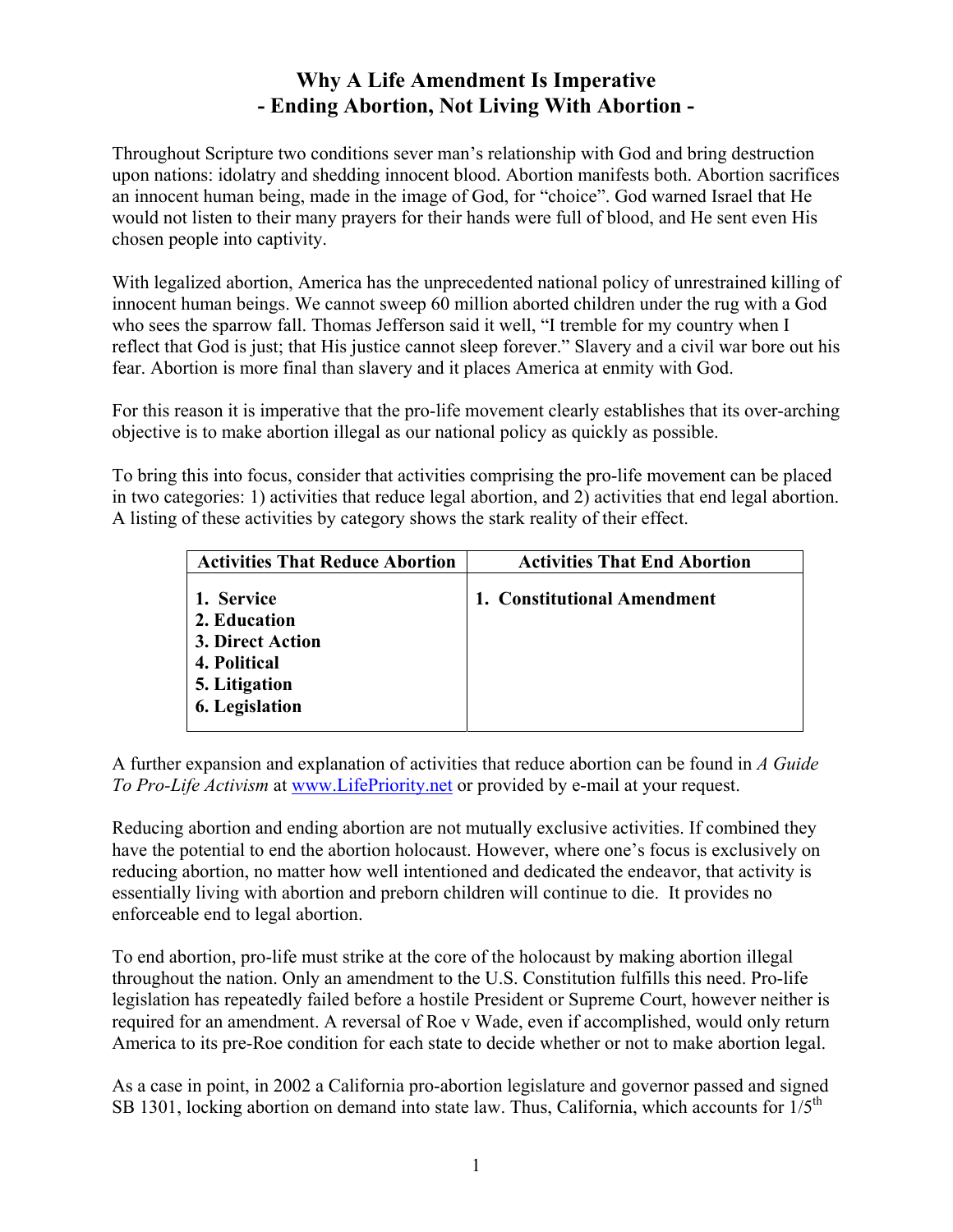of all abortions in America, would be unaffected by a reversal of Roe, it would be business as usual.

The abolition of slavery provides noteworthy parallels and insight for abolishing abortion. Slavery was an economic and moral issue in colonial America. Our Constitution and Bill of Rights failed to explicitly exclude slavery in America, denying slaves personhood and protection of the law. Similarly, Roe and Doe deny the preborn child personhood and fail to extend  $5<sup>th</sup>$  and 14<sup>th</sup> Amendment protection to the preborn child.

In the early decades of the 1800s the slavery pendulum swung to and fro. Under President Thomas Jefferson, the importation of slaves was ended in 1808. However, the invention of the cotton gin made cotton the economy giant of the south and slaves were essential to economically pick cotton. Slaves came from and were bred in the indigenous black population.

The hypocrisy of slavery in a nation founded upon the God-given right to liberty enflamed many Americans, but this was moderated by the prospect of southern state secession and the collapse of the nation itself. Note the parallel hypocrisy of the God-given right to life being denied to the preborn child for socio-economic reasons of an unwanted pregnancy and corresponding public ambivalence.

Church denominations split over slavery, laws were passed to balance incoming territories as being slave or free, and compromise was repeatedly made to preclude secession. With the advent of the Civil War, it was evident that compromise had failed.

From its beginning in 1854, the Republican Party opposed the expansion of slavery into new territories, while the Democratic Party championed slavery. Again the parallel with abortion is stark and clear between the Republican pro-life platform and the Democrat pro-abortion platform. .

As the civil war engulfed the nation, President Abraham Lincoln issued the Emancipation Proclamation, granting freedom to slaves in the secessionist states, but not in the Union. Freedom for the slave was not assured even among the northern states during the Civil War. However, the Emancipation Proclamation was tactically effective, raised slavery to military significance, and set the path toward abolition.

In 1988, President Ronald Reagan issued a Proclamation of Personhood for every American from the moment of conception until natural death. It challenges the Supreme Court position on Roe that the preborn human is a non-person and does not merit protection under the law. As with slavery, it placed the Executive and Judicial branches of government at odds with each other.

What would the Legislative branch do with slavery? Historian James Oakes writes "In retrospect, it seems obvious that the easiest way to destroy slavery was to add an amendment to the Constitution abolishing it." Such an amendment was introduced as a joint resolution in February 1864. It was passed by the Senate in April, but stunningly, in the House it was yet 13 votes short of passage in June. It took 8 more months of persuasion and pressure before the House finally approved the  $13<sup>th</sup>$  Amendment which, when ratified by the states, ended slavery in America.

Can a similar end to abortion occur? Yes! As with slavery, an amendment to the U.S. Constitution can guarantee the end of an errant national policy. As with slavery, a morally